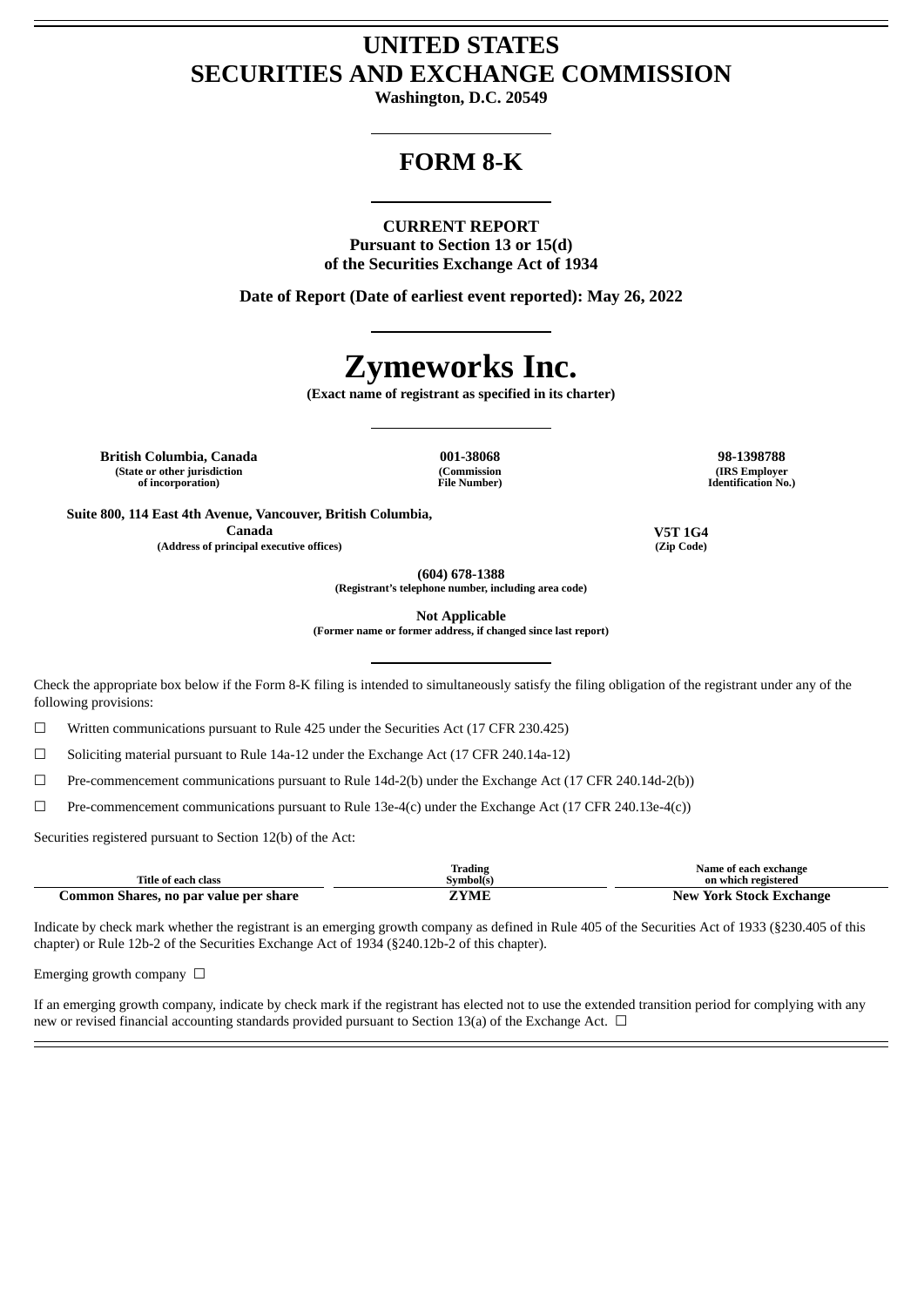## **ITEM 8.01 OTHER EVENTS**

On May 26, 2022, Zymeworks Inc. (the "Company") issued a press release announcing new clinical data for the Company's HER2-targeted bispecific antibody zanidatamab in both HER2-positive breast cancer and gastric/gastroesophageal junction adenocarcinoma. The data are being presented in two separate poster sessions at the American Society of Clinical Oncology (ASCO) Annual Meeting June 3-7, 2022 in Chicago, IL. A copy of the press release is attached as Exhibit 99.1 to this report and is incorporated herein by reference.

#### **ITEM 9.01 FINANCIAL STATEMENTS AND EXHIBITS**

## **(d) Exhibits**

| Exhibit<br>No. | <b>Description</b>                                                   |
|----------------|----------------------------------------------------------------------|
| 99.1           | Press Release dated May 26, 2022.                                    |
| 104            | Cover Page Interactive Data File (embedded as Inline XBRL document). |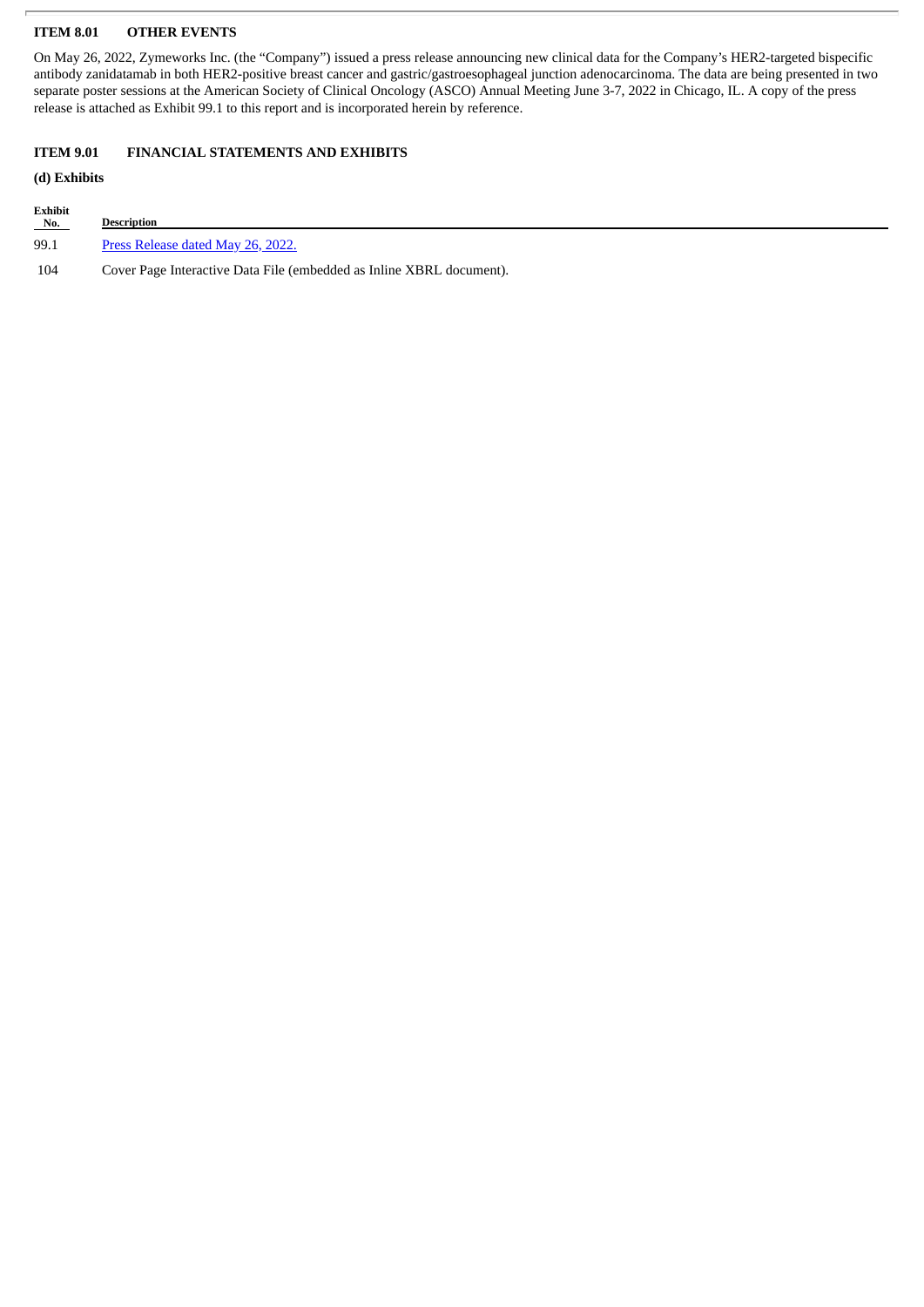# **SIGNATURES**

Pursuant to the requirements of the Securities Exchange Act of 1934, as amended, the registrant has duly caused this report to be signed on its behalf by the undersigned, thereunto duly authorized.

# *ZYMEWORKS INC.*

(Registrant)

/s/ Neil A. Klompas

Name: Neil A. Klompas<br>Title: Chief Operating ( Chief Operating Officer

Date: May 26, 2022 By: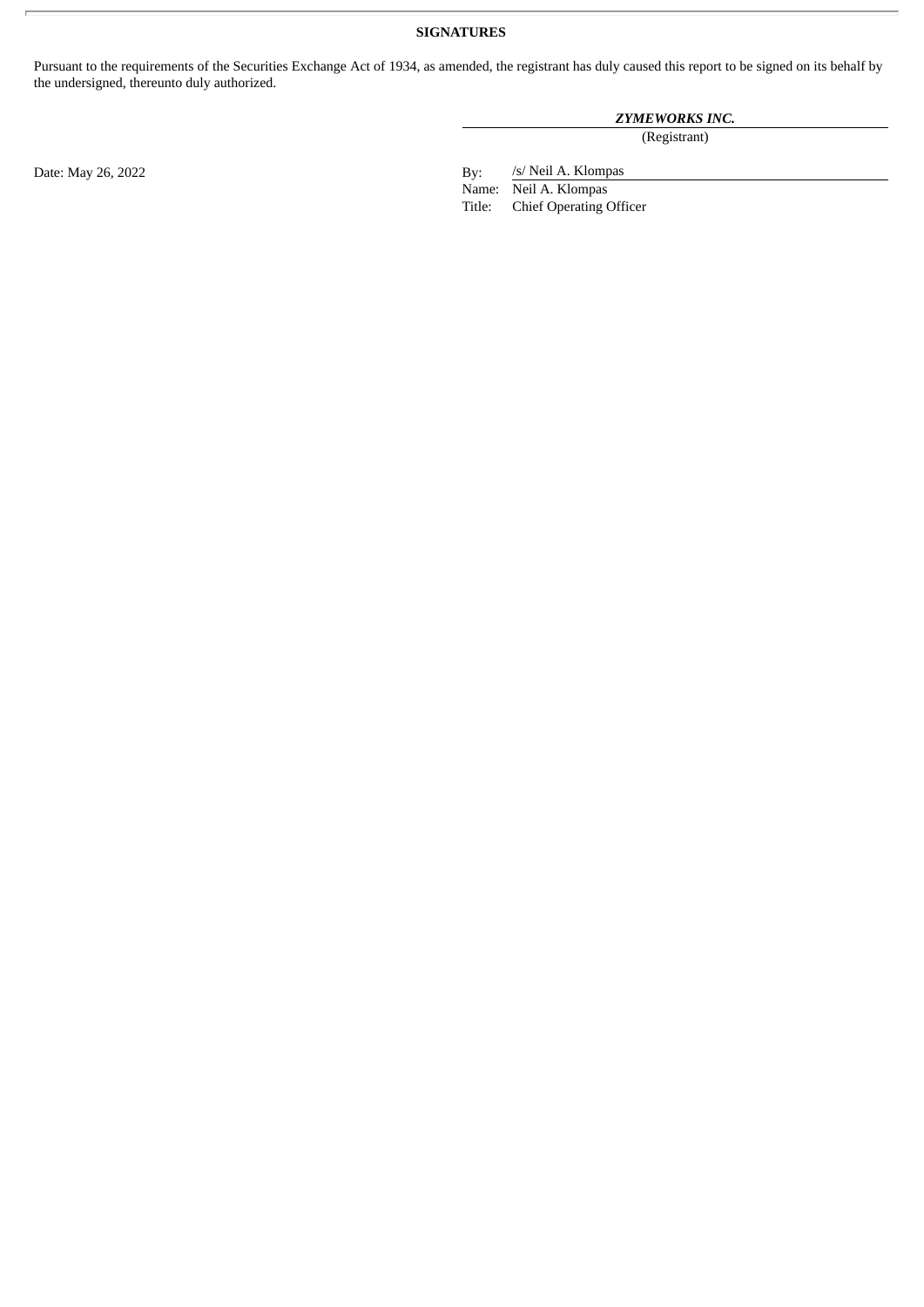

#### **Clinical Data Demonstrating Promising Antitumor Activity with Zanidatamab in 1L Setting of HER2-Positive Breast and Gastroesophageal Cancers to be Presented at ASCO 2022**

- <span id="page-3-0"></span>Study of zanidatamab in combination with docetaxel results in 90.5% confirmed objective response rate (cORR) in first-line treatment of *advanced HER2-positive breast cancer*
- Zanidatamab in combination with chemotherapy and tislelizumab shows 75.8% cORR and 100% disease control rate (DCR) in first-line *treatment of advanced HER2-positive gastric/gastroesophageal junction adenocarcinoma*
- *Zymeworks to host Analyst & Investor Call Monday, June 6th at 4:30 pm Eastern Time (ET)*

**Vancouver, Canada and Seattle, Washington (May 26, 2022)** – Zymeworks Inc. (NYSE: ZYME), a clinical-stage biopharmaceutical company developing next-generation multifunctional biotherapeutics, today announced new clinical data for the HER2-targeted bispecific antibody zanidatamab in both HER2-positive breast cancer and gastric/gastroesophageal junction adenocarcinoma. The data are being presented in two separate poster sessions at the American Society of Clinical Oncology (ASCO) Annual Meeting June 3-7, 2022 in Chicago, IL.

"These encouraging new data sets presented at ASCO provide further validation of zanidatamab's potential in the treatment of advanced HER2-positive cancers and follow the release of other promising data in gastroesophageal and breast cancer in 2021," said Neil Josephson, M.D., Chief Medical Officer at Zymeworks. "These new data continue to demonstrate the potential for zanidatamab to be an important advancement in the treatment of a wide range of HER2-expressing cancers, including in first-line treatment regimens."

The presentations detailed below are available to conference registrants on the ASCO conference website as well as to the general public at www.zymeworks.com/publications.

#### **Poster Session: Zanidatamab in Combination with Chemotherapy and Tislelizumab in HER2-Positive Gastric/Gastroesophageal Junction Cancer – Clinical Results – Saturday, June 4, 08:00-11:00 am CDT**

Zanidatamab, a HER2-targeted bispecific antibody, in combination with chemotherapy and tislelizumab as first-line therapy for patients with advanced *HER2-positive gastric/gastroesophageal junction adenocarcinoma (G/GJEC): Preliminary results from a Phase 1b/2 study*

Presenter: Keun Wook Lee, Department of Internal Medicine, Seoul National University College of Medicine, Seoul National University Bundang *Hospital, Seongnam, Republic of Korea*

Over one million patients are diagnosed with gastric cancer every year worldwide, and it is the fourth most common cause of cancer-related deaths1. Human epidermal growth factor receptor 2 (HER2)-positive disease accounts for 15–25% of gastric cancers2. For these patients, trastuzumab in combination with chemotherapy is the global standard of care treatment but with an expected overall survival of less than 18 months, there remains a significant unmet need.

- 1 Globocan 2020. Available at: https://gco.iarc.fr/ Accessed April 2022
- 2 Nakamura Y, et al. Nat Rev Clin Oncol 2021;18:473–87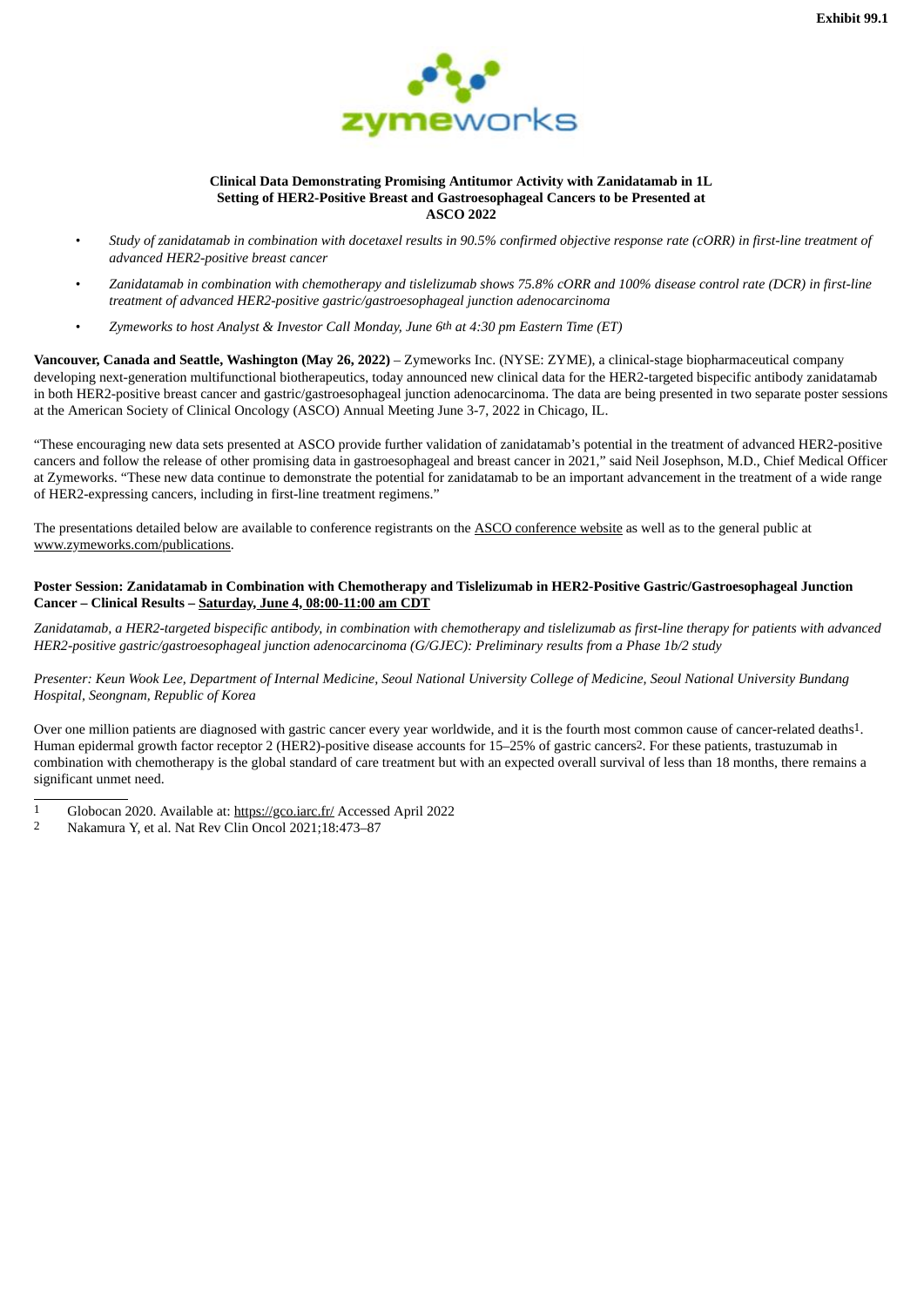In 33 response-evaluable patients with advanced HER2-positive gastric/gastroesophageal junction adenocarcinoma treated with zanidatamab and tislelizumab in combination with the CAPOX chemotherapy regimen the cORR was 75.8% (25/33). The DCR was 100% (33/33) and duration of response (DOR) ranged from 2.1+ to 18.2+ months. Twenty patients (61%) remain on study at the time of data cut-off.

In addition, the data demonstrate that zanidatamab and tislelizumab in combination with the CAPOX chemotherapy is generally well tolerated, with the majority of treatment-related adverse events (TRAEs) considered mild to moderate in severity (Grade 1 or 2). The most common grade ≥ 3 TRAE was diarrhea, which was manageable in the outpatient setting; introduction of prophylactic loperamide reduced the incidence from 33% to 21%. Immune mediated adverse events occurred in 27% of patients, including ≥ Grade 3 events in 21% of patients and resulted in discontinuation of tislelizumab in 3 patients (9%). This manageable safety profile compares favorably to the current standard of care as well as to emerging treatments and is consistent with previous reports.3

This new data set further supports the launch of Zymeworks' global Phase 3 study (HERIZON-GEA-01; NCT05152147), which is investigating zanidatamab in combination with chemotherapy with or without tislelizumab for first-line treatment of locally advanced, unresectable, or metastatic HER2-positive gastroesophageal adenocarcinoma. Zymeworks, along with its Asia-Pacific partner BeiGene, plan to enroll 714 patients at approximately 300 sites across 38 countries. Enrollment is expected to be completed by the end of 2023. The study design will be presented in a Trials in Progress poster (Poster ID: P-26) at the European Society of Medical Oncology (ESMO) World Congress on Gastrointestinal Cancer taking place in Barcelona, Spain from June 29-July 2, 2022. The presentation will be available to conference registrants on the conference website as well as to the general public at www.zymeworks.com/publications at the time of presentation at the conference.

#### Poster Session: Zanidatamab in Combination with Docetaxel in HER2-Positive Breast Cancer - Clinical Results - Monday, June 6, 08:00-11:00 **am CDT**

Zanidatamab, a HER2-targeted bispecific antibody, in combination with docetaxel as first-line therapy for patients with advanced HER2-positive breast *cancer: Preliminary results from a Phase 1b/2 study*

## *Presenter: Keun Seok Lee, National Cancer Center, Center for Breast Cancer, Goyang, Republic of Korea*

Worldwide, breast cancer is the most commonly diagnosed cancer and the leading cause of cancer deaths in women, with over 650,000 deaths in 20201,4. HER2-positive breast cancer accounts for approximately 20% of all breast cancers5,6,7. Though HER2-targeted agents have improved outcomes in HER2-positive breast cancer, most patients treated for advanced disease eventually relapse and develop resistant disease8,9.

In 21 response-evaluable patients with advanced HER2-positive breast cancer treated with zanidatamab and docetaxel the cORR was 90.5%, with 15 patients (78.9%) having an ongoing response at the time of the data cut. The median follow-up was 7.0 months (range 1.1-17.4 months) and the six-month progression-free survival rate was 95.2%.

- 3 Ku G, et al. Ann Oncol 2021;32:S1044
- 4 Bray F, et al. CA Cancer J Clin 2018; 68:394-424
- 5 Harris L, et al. J Clin Oncol 2007; 25(33)
- 6 Wolff AC, et al. Arch Pathol Lab Med 2007;  $131(1):18-43$ <br>  $\frac{7}{2}$  Giordano SH et al. LClin Opeel 2014:32(10):2078.00
- 7 Giordano SH, et al. J Clin Oncol 2014;32(19):2078–99
- 8 Ayoub NM, et al. Breast Cancer 2019:11;53–69
- 9 Rier HN, et al. Oncologist 2017;22:901–9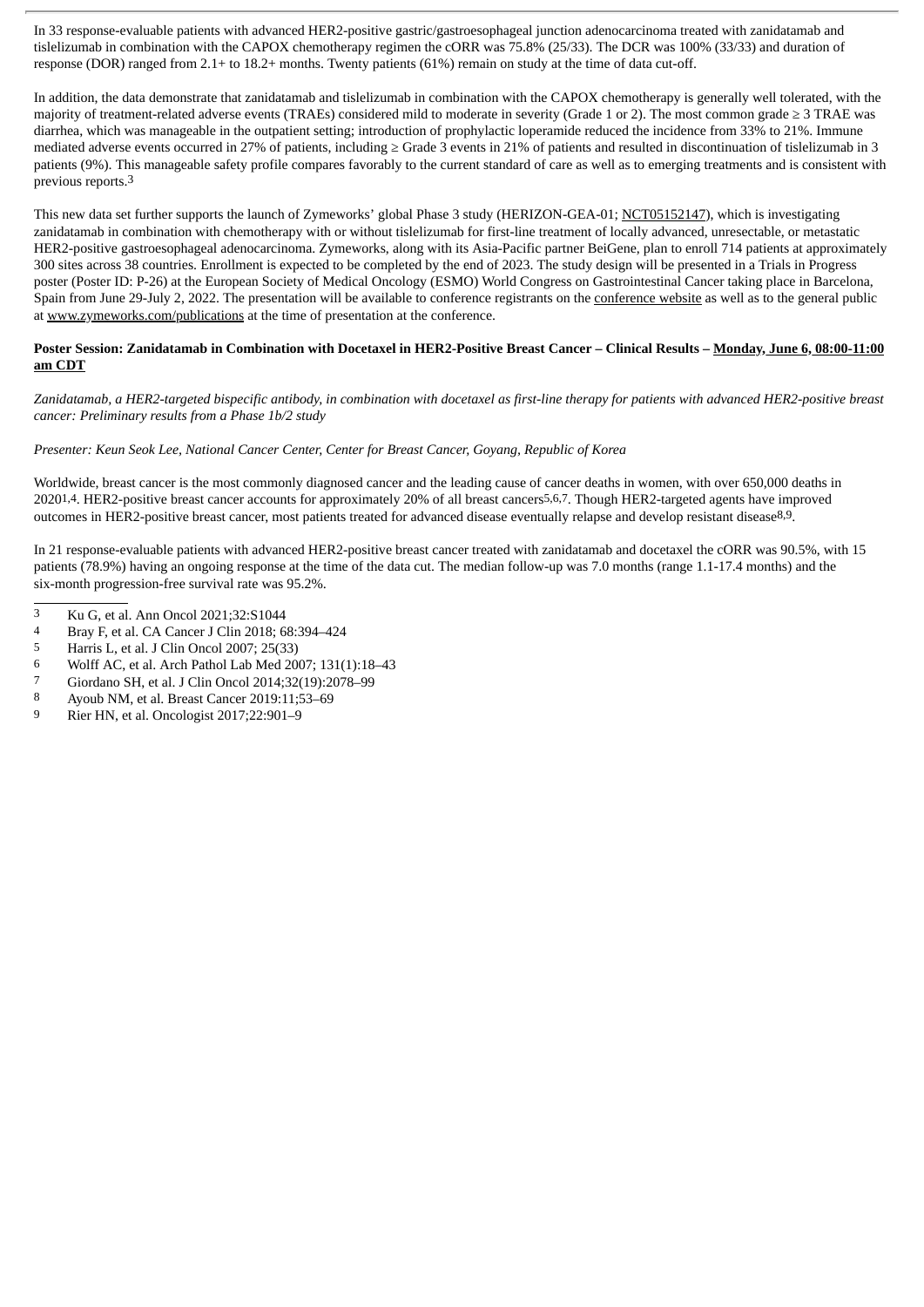The combination of zanidatamab and docetaxel had a manageable safety profile with the incidence of TRAEs consistent with standard of care therapy. The most common TRAEs were neutrophil count decreased (13 patients; 54.2%), diarrhea (13 patients; 54.2%), and anemia (nine patients; 37.5%), and the most common ≥ Grade 3 TRAEs were neutrophil count decreased (12 patients; 50.0%), diarrhea (3 patients; 12.5%), and white blood cell count decreased (2 patients; 8.3%).

"We will continue to support ongoing R&D efforts to generate and report robust data highlighting and reinforcing the potential applications of our therapeutics and technology platforms in the treatment of a wide range of diseases," said Kenneth Galbraith, Chair and CEO of Zymeworks. "We remain focused on exploring potential research and collaboration opportunities that can lead to a broader portfolio of innovative therapies for patients in need around the world with difficult-to-treat cancers."

#### **Conference Call and Webcast**

Zymeworks will host a conference call and webcast on **Monday, June 6th at 4:30 pm ET** to discuss the clinical data presented at ASCO and provide an overview on the clinical development strategy for zanidatamab. The event will be led by Kenneth Galbraith, Zymeworks' Chair and CEO, and Neil Josephson, M.D., Zymeworks' Chief Medical Officer. Members of Zymeworks' executive team will be available to answer questions at the conclusion of the call.

Interested parties can access the live webcast via the Zymeworks' website at https://ir.zymeworks.com/events-and-presentations. A recorded replay will be accessible after the event through the Zymeworks website.

#### **About Zanidatamab**

Zanidatamab is a bispecific antibody, based on Zymeworks' Azymetric™ platform, that can simultaneously bind two non-overlapping epitopes of HER2, known as biparatopic binding. This unique design results in multiple mechanisms of action including dual HER2 signal blockade, increased binding, and removal of HER2 protein from the cell surface, and potent effector function leading to encouraging antitumor activity in patients. Zymeworks is developing zanidatamab in multiple Phase 1, Phase 2, and pivotal clinical trials globally as a targeted treatment option for patients with solid tumors that express HER2. The FDA has granted Breakthrough Therapy designation for zanidatamab in patients with previously treated HER2 gene-amplified biliary tract cancer (BTC), and two Fast Track designations to zanidatamab, one as a single agent for refractory BTC and one in combination with standard of care chemotherapy, for first-line gastroesophageal adenocarcinoma (GEA). These designations mean zanidatamab is eligible for Accelerated Approval, Priority Review and Rolling Review, as well as intensive FDA guidance on an efficient drug development program. Zanidatamab has also received Orphan Drug designations for the treatment of biliary tract, gastric and ovarian cancers, as well as Orphan Drug designation for the treatment of gastric cancer from the European Medicines Agency.

#### **About Zymeworks Inc.**

Zymeworks is a clinical-stage biopharmaceutical company dedicated to the discovery, development and commercialization of next-generation multifunctional biotherapeutics. Zymeworks' suite of therapeutic platforms and its fully integrated drug development engine enable precise engineering of highly differentiated product candidates. Zymeworks' lead clinical candidate, zanidatamab, is a novel Azymetric™ HER2-targeted bispecific antibody currently being evaluated in multiple Phase 1, Phase 2, and pivotal clinical trials globally as a targeted treatment option for patients with solid tumors that express HER2. Zymeworks' second clinical candidate, ZW49, is a novel bispecific HER2-targeted antibody-drug conjugate currently in Phase 1 clinical development and combines the unique design and antibody framework of zanidatamab with Zymeworks' proprietary ZymeLink™ linker and cytotoxin. Zymeworks is also advancing a deep preclinical pipeline in oncology (including immuno-oncology agents) and other therapeutic areas. In addition, its therapeutic platforms are being leveraged through strategic partnerships with global biopharmaceutical companies. For more information on our ongoing clinical trials visit www.zymeworksclinicaltrials.com. For additional information about Zymeworks, visit www.zymeworks.com and follow @ZymeworksInc on Twitter.